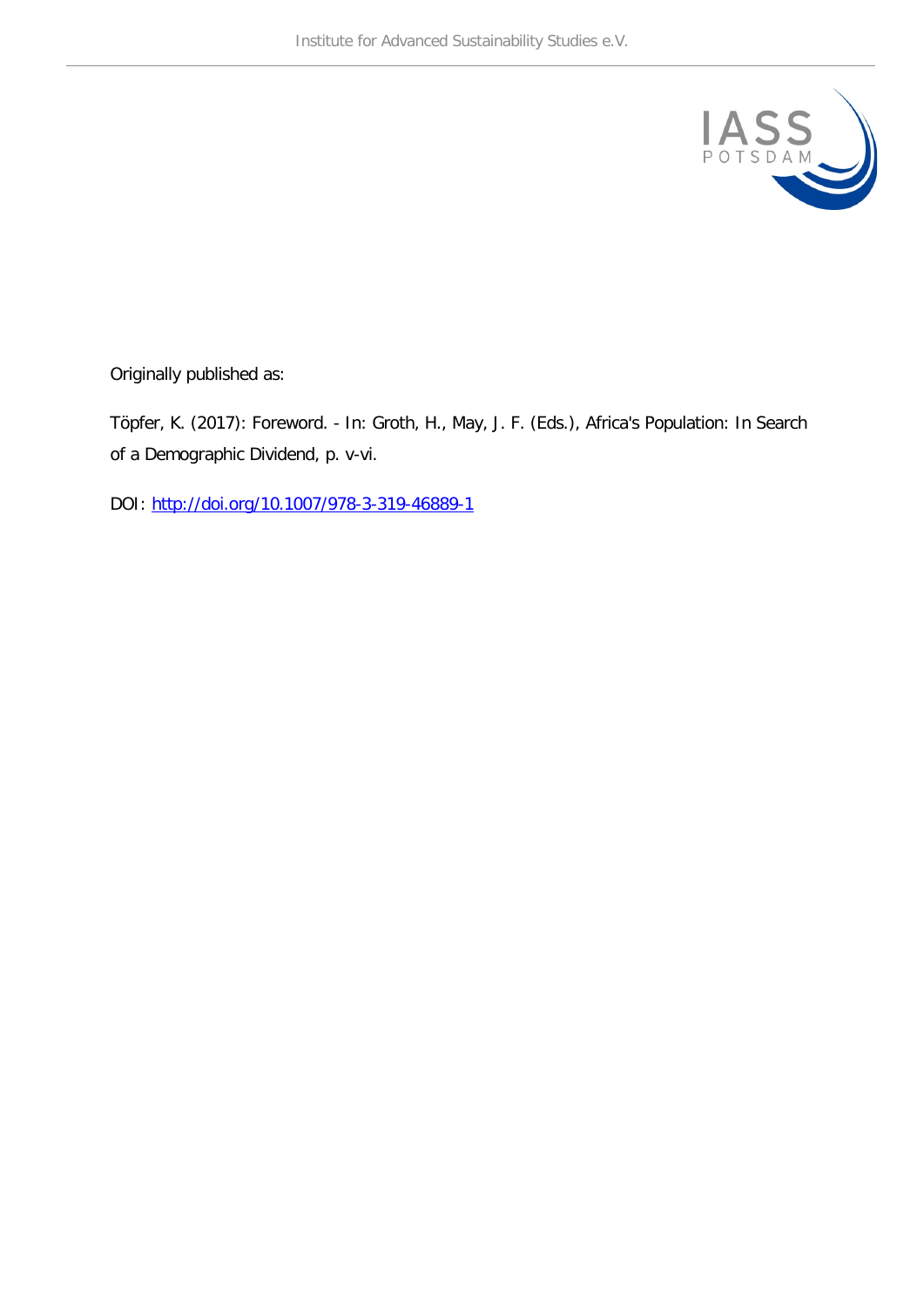## **Foreword**

Africa! This huge, diverse continent – rich in natural treasures, rich in a young, dynamic population. Africa – for too long in the past sidelined in the political agenda of Europe. The continent suffered under the burden of slavery and colonialism, still embedded in the collective consciousness of its people and nations. In Europe, the image of Africa has until now been linked with poverty and underdevelopment, with civil unrest, weak governance, and corruption.

This picture does not reflect the whole reality of Africa in our time. As the executive director of the United Nations Environment Programme (UNEP), I had the chance to live for 8 years in Nairobi, Kenya, the headquarters of UNEP. Needless to say, there are still many problems – hundreds of thousands of people living in slum areas, high unemployment rates especially among young people, limitations in the quality and reliability of governance, and a weak and vulnerable situation in all parts of the infrastructure – to mention but a few. On the other hand, I witnessed the dynamism of the young generation, the development of schools and universities, the openness to the world, and the integration on a global level due to an incredible increase in IT and in mobile telephones and Internet access. This young generation is more and more a partner on the global level, networking, learning, and teaching, proud of their cultural heritage while also aware of the gift of biodiversity, of the treasures of the creation.

The median age of the population in Africa is just above 20 years, compared with the median age in Germany, which is now up to 44 years of age. A young, dedicated population is first and foremost an immense opportunity for Africa, offering a paradigm shift in development – a development which will be better and better integrated into the protection of the natural environment, more able to extract its capital without destroying it. It is a development which is not dividing society, but instead is allowing for the possibility of a new middle class, which can stabilize African society beyond ethnic borders.

Of course, to realize this potential is an immense challenge, and it comes with a price tag. These young people, better educated and trained than their parents and grandparents, want to use their skills and need employment which reflects their investment in knowledge. It is calculated that, annually, Africa needs at least 18